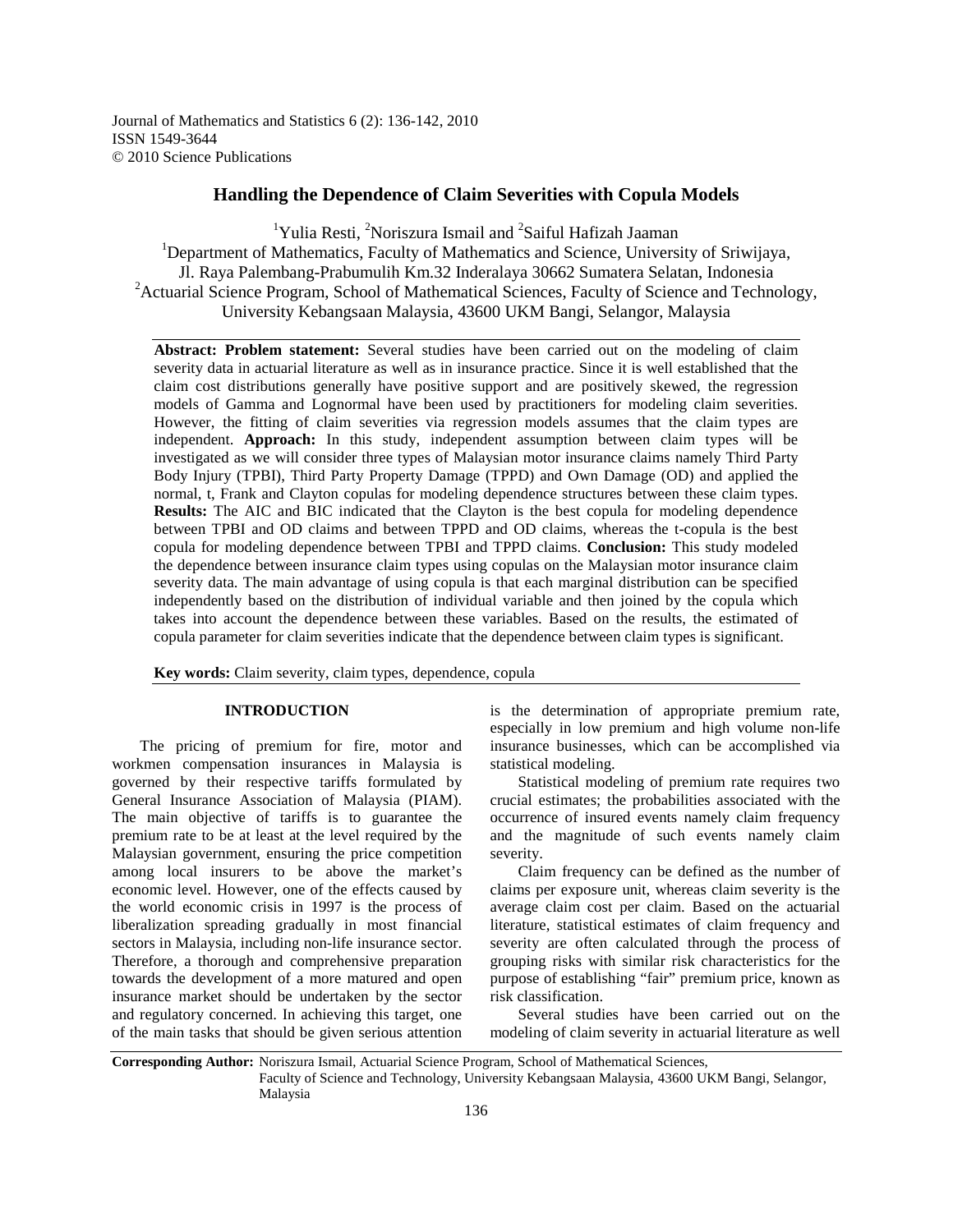as in insurance practice. Since it is well established that the claim cost distributions generally have positive support and are positively skewed, the distributions of Gamma and Lognormal have been used by practitioners for modeling claim severities. For examples, McCullagh and Nelder (1989) fit the UK own damage costs for privately owned and comprehensively insured vehicles using Gamma regression model by assuming the coefficient of variation is constant within classes and the mean is incorporated in the model via an inverse link function, Brockman and Wright (1992) fit the UK own damage costs for comprehensive motor policies also to the Gamma regression via a log link function, Renshaw (1994) fit the UK motor insurance claim severity also to the Gamma regression via a log link function and Ismail and Jemain (2009) fit the Gamma and Inverse Gaussian regressions via the log, linear and inverse link functions to the Malaysian motor claim costs data. As a comparison, several actuarial studies also reported claim severity results from Normal distribution via Box-Cox transformation and one such example can be found in Harrington (1986) who fitted two types of motor insurance data, the UK and the Massachusetts data.

 However, the fitting of claim severities through regression models assumes that the claim types are independent. In this study, such assumption will be investigated as we will consider three types of Malaysian motor insurance claims namely Third Party Body Injury (TPBI), Third Party Property Damage (TPPD) and Own Damage (OD) and applied copula for modeling the dependence structures between these claim types. In other words, instead of implementing a traditional univariate claim analysis, we will perform a bivariate analysis for claim severity data, taking into account the possibility of damage in an accident which resulted in more than one claim types and taking into consideration the impact of dependence of one claim type on another claim type incurred out of the same accident.

 Copula model expresses the joint distribution of two or more random variables by separating the joint distribution into two contributions; the marginal distributions of individual variables and the interdependency of probabilities of individual variables. An advantage of copula is that each marginal distribution can be specified in isolation of others and then joined by the copula. Copula models have been applied in several areas such as finance, insurance and environmental studies. In actuarial literature, Frees and Valdez (1998) and Klugman and Parsa (1999) applied copulas for modeling claim sizes and allocated loss adjusted expenses, Frees and Wang (2005) handles serial time dependences through t-copula by assuming the marginal distribution for claim severity data follows a Generalized Linear Model (GLM) and Frees and Wang (2006) model time dependencies for count data by using elliptical copulas. Introductions to copulas can be found in Frees and Valdez (1998).

 The objective of this study is to model the dependence between insurance claim types using copula. The copula models are applied on the Malaysian motor insurance claim severity data which is divided into three types namely TPBI, TPPD and OD. Specifically, two stages of fitting will be involved. First, the TPBI, TPPD and OD claim severities are fitted independently to the regression models of Gamma and Inverse Gaussian. Then, for investigating the dependence between claim types, the TPBI, TPPD and OD claim severities are fitted, compared and tested on the Normal and t-copulas which belong to the elliptical families and the Clayton and Frank copulas which belong to the Archimedean families.

## **MATERIALS AND METHODS**

Gamma regression model: Let C<sub>i</sub> be the random variable for claim severity or equivalently the claim cost for the *i*-th risk class,  $i = 1, 2, \ldots, n$ , where n denotes the number of risk classes. If  $C_i$  follows a gamma distribution, the probability density function (pdf) is:

$$
f(c_i; \mu_i, v) = \frac{1}{\Gamma(v)c_i} \left(\frac{c_i v}{\mu_i}\right)^v \exp\left[-\left(\frac{c_i v}{\mu_i}\right)\right], \quad c_i > 0 \tag{1}
$$

with mean,  $E(C_i) = \mu_i$  and variance,  $Var(C_i) = v^{-1}\mu_i^2$ , where v denotes the index parameter. To incorporate covariates and to ensure non-negativity, the mean is included in the regression model via a log link function,  $log(\mu_i) = x_i^T \beta$ , where  $x_i$  denotes the vector of explanatory variables and  $\beta$  the vector of regression parameters. The regression parameters, β and the index parameter, v, can be fitted using maximum likelihood procedure.

**Inverse Gaussian regression model:** If C<sub>i</sub> is distributed as Inverse Gaussian distribution, the pdf is:

$$
f(c_i; \mu_i, \sigma) = \frac{1}{\sigma \sqrt{2\pi c_i^3}} \exp\left[-\frac{1}{2c_i} \left(\frac{c_i - \mu_i}{\mu_i \sigma}\right)^2\right], \quad c_i > 0 \quad (2)
$$

with mean,  $E(C_i) = \mu_i$  and variance,  $Var(C_i) = \sigma^2 \mu_i^3$ , where  $\sigma$  denotes the scale parameter. The mean is also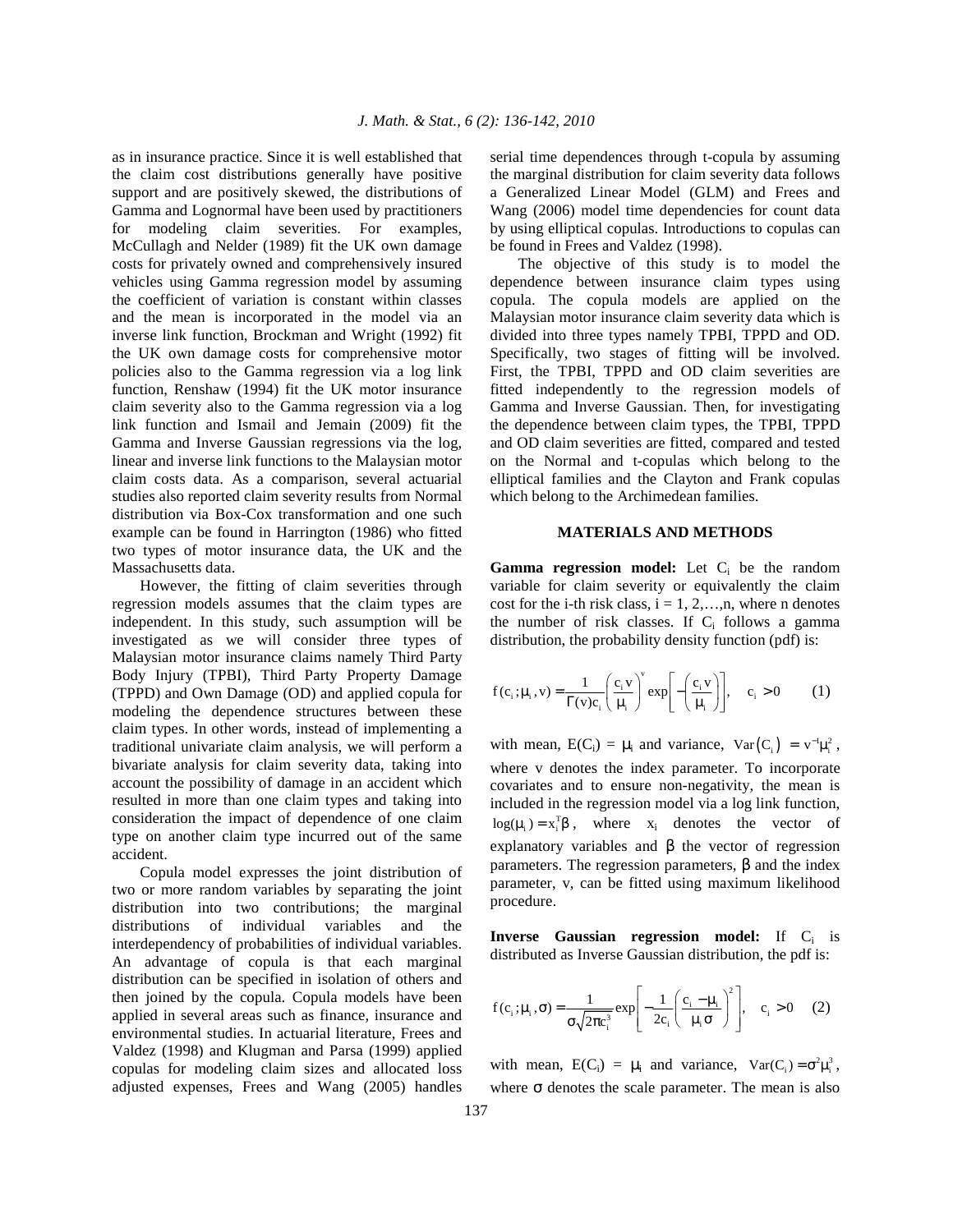included in the regression model via a log link function,  $log(\mu_i) = x_i^T \beta$  and similar to the Gamma regression, the regression parameters, β and the scale parameter, σ, for the Inverse Gaussian can be fitted using maximum likelihood procedure.

**Normal copula:** The idea of Sklar's Theorem for a two-dimensional cumulative distribution function (cdf), F, is to represent the function into two parts; the marginal cdf,  $F_i$  and the copula, H, which describes the form of dependence in the distribution. Both  $F_i$  and H are connected by the cdf:

$$
F(c_1, c_2) = H(F_1(c_1), F_2(c_2)) = H(u_1, u_2)
$$
\n(3)

where,  $U_1$  and  $U_2$  denote the standard uniform random variables.

 By differentiation, the corresponding probability distribution function (pdf) is given by,

$$
f(c_1, c_2) = f_1(c_1), f_2(c_2)h(u_1, u_2)
$$
 (4)

where,  $f_i$  is the marginal pdf and h the copula pdf.

 We will fit two families of copula; the elliptical and the Archimedean. An elliptical copula corresponds to an elliptical distribution by the Sklar's Theorem. Let F be the multivariate cdf of an elliptical distribution, whereas let  $F_i$  be the cdf of the ith margin and  $F_i^{-1}$ ,  $i = 1, 2$ , be the inverse function (or the quantile function). The elliptical copula is:

$$
H(u_1, u_2) = F(F_1^{-1}(u_1), F_2^{-1}(u_2))
$$
\n(5)

 The copula of a normal joint cdf is called normal copula. If ρ is the correlation parameter, the pdf of a normal copula is given by:

$$
h(u_1, u_2) = \frac{1}{\sqrt{1 - \rho^2}} exp \left\{ -\frac{1}{2} \left[ \frac{(\rho F^{-1}(u_1))^2 + (\rho F^{-1}(u_2))^2}{1 - \rho^2} \right] \right\}
$$
(6)

 The likelihood function depends on the association of copula and marginals. As an example, if the observed severity arise from the first and second claim types where the marginal density functions respectively are  $f_1(c_1)$  and  $f_2(c_2)$ , the contribution to the likelihood can be written as:

$$
L_{12} = f_{12}(c_1, c_2) = f_1(c_1) f_2(c_2) h(u_1, u_2)
$$
 (7)

 The marginal parameters and copula parameter (correlation parameter) can be obtained using maximum likelihood procedure.

**t-copula:** The copula of a student t joint cdf is called tcopula. If  $\rho$  is the correlation parameter and v is the degrees of freedom, the pdf is given by:

$$
h(u_1, u_2) = \frac{1}{2} \left[ \frac{\Gamma\left(\frac{v}{1}\right)}{\Gamma\left(\frac{v+1}{1}\right)} \right]^2
$$
  

$$
\frac{v}{\sqrt{1-\rho^2}} \left\{ \frac{\left(1 + \frac{(F_1^{-1}(u_1))^2}{v}\right)^{\frac{v+1}{2}}}{\left(1 + \frac{(F_1^{-1}(u_1))^2}{v}\right)} \right\}^{\frac{v+1}{2}}
$$
  

$$
1 + \frac{2\rho(F_1^{-1}(u_1))(F_1^{-1}(u_1))}{v\sqrt{1-\rho^2}} \right\}
$$
  
(8)

 Similar to the normal copula, the marginal parameters and copula parameter (correlation parameter) for t-copula can be obtained using maximum likelihood procedure.

**Clayton copula:** An Archimedean copula is constructed through a generator,  $\varphi$ , as:

$$
H(u_1, u_2) = \varphi^{-1}(\varphi(u_1) + \varphi(u_2))
$$
\n(9)

where,  $\varphi^{-1}$  is the inverse of the generator and U<sub>1</sub> and U<sub>2</sub> are standard uniform random variables. A generator uniquely determines an Archimedean copula.

 The generator of Clayton copula with space parameter, α, is given by:

$$
\varphi(u) = u^{-\alpha} - 1 \tag{10}
$$

and the inverse is:

$$
\varphi^{-1}(u) = (u+1)^{-1/\alpha} \tag{11}
$$

From the generator,  $\varphi$ , and the inverse,  $\varphi^{-1}$ , the copula of Clayton can be obtained:

$$
H(u_1, u_2) = (u_1^{-\alpha} + u_2^{-\alpha} - 1)^{-1/\alpha}
$$
 (12)

and the pdf is: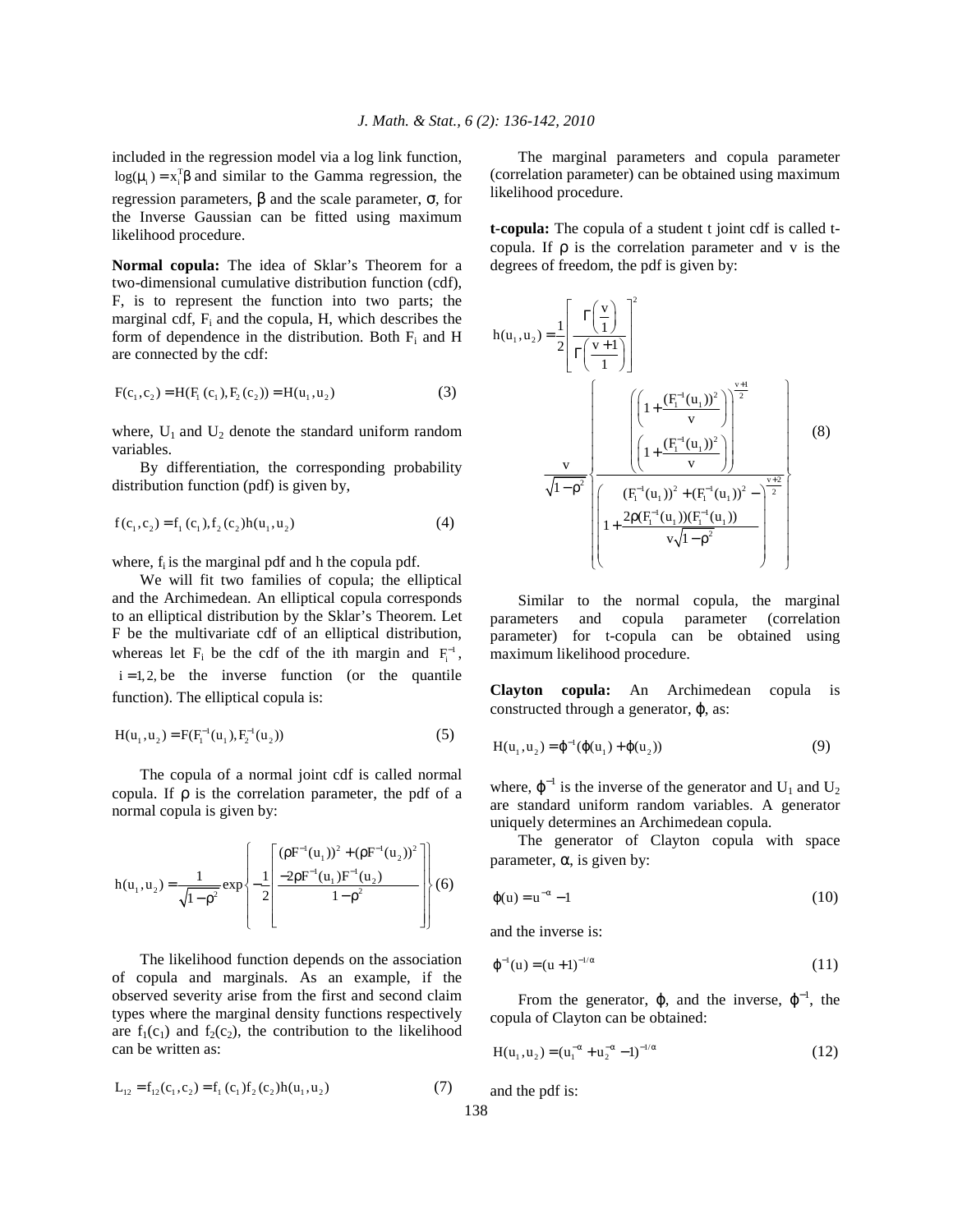$$
h(u_1, u_2) = \alpha^2 \frac{\Gamma\left(\frac{1}{\alpha} + 2\right)}{\Gamma\left(\frac{1}{\alpha}\right)} \cdot \left(u_1^{-\alpha - 1}\right) \left(u_2^{-\alpha - 1}\right) \left(u_1^{-\alpha} + u_2^{-\alpha} - 1\right)^{-\frac{1}{\alpha} - 2} (13)
$$

 The marginal parameters and copula parameter (space parameter) can be obtained using maximum likelihood procedure.

**Frank copula:** The generator of Frank copula with space parameter,  $\alpha$ , is given by:

$$
\varphi(u) = \ln\left(\frac{e^{-\alpha u} - 1}{e^{-\alpha}}\right) \tag{14}
$$

and the inverse is:

$$
\varphi^{-1}(u) = -\frac{1}{\alpha} \ln (1 + e^{u} (e^{-\alpha} - 1))
$$
\n(15)

From the generator,  $\varphi$  and the inverse,  $\varphi^{-1}$ , the copula of Frank can be obtained:

$$
H(u_1, u_2) = -\frac{1}{\alpha} \ln \left[ 1 + \frac{(e^{-\alpha u_1} - 1)(e^{-\alpha u_2} - 1)(e^{-\alpha} - 1)}{(e^{-\alpha} - 1)^2} \right] \tag{16}
$$

and the pdf is:

$$
h(u_1, u_2) = -\alpha (e^{-\alpha u_1} + 1)(e^{-\alpha u_2} + 1)
$$
  

$$
\frac{(e^{-\alpha} - 1)}{\left((e^{-\alpha} - 1) + e^{-\alpha u_1} e^{-\alpha u_2}\right)^2}
$$
 (17)

# Table 2: Fitted Gamma and inverse Gaussian for OD severities

 Similar to the Clayton copula, the marginal parameters and copula parameter (space parameter) for Frank copula can be obtained using maximum likelihood procedure.

## **RESULTS**

 The database for the Malaysian claim severities, which is supplied by Insurance Services Malaysia Berhad (ISM), provides information on private car insurance portfolios in years 2000-2003. The sample data contains 572,627 policies with 52,522 (9.17%) claims which can be categorized into three claim types; OD, TPPD and TPBI. The risk of each claim is associated with four rating factors namely scope of coverage, vehicle make, vehicle cubic capacity and vehicle year and the rating factors and classes are shown in Table 1. The best regression models for gamma and inverse Gaussian, each for OD, TPPD and TPBI claims, are presented in Table 2-4.

|  | <b>Table</b> 1: Rating factors and rating classes |  |  |  |  |
|--|---------------------------------------------------|--|--|--|--|
|--|---------------------------------------------------|--|--|--|--|

| <b>Rable</b> 1. INDING RECOLS and rating enables |                   |
|--------------------------------------------------|-------------------|
| Rating factors                                   | Rating classes    |
| Coverage                                         | Comprehensive     |
|                                                  | Non-comprehensive |
| Vehicle make                                     | Local             |
|                                                  | Foreign           |
| Vehicle cubic capacity (cc)                      | $0-1000$ cc       |
|                                                  | 1001-1300 cc      |
|                                                  | 1301-1500 cc      |
|                                                  | 1501-1800 cc      |
|                                                  | $1801 + cc$       |
| Vehicle age                                      | $0-1$ year        |
|                                                  | $2-3$ year        |
|                                                  | 4-5 year          |
|                                                  | 6-7 year          |
|                                                  | 8+year            |
|                                                  |                   |

|                               | Gamma regression |      |         | Inverse Gaussian regression |      |         |
|-------------------------------|------------------|------|---------|-----------------------------|------|---------|
| Parameter                     | est.             | s.e  | p-value | est.                        | s.e  | p-value |
| Intercept                     | 7.42             | 0.07 | 0.00    | 7.50000                     | 0.06 | 0.00    |
| $\beta_1$ (non-comprehensive) | $-0.48$          | 0.08 | 0.00    | $-0.73000$                  | 0.08 | 0.00    |
| $\beta_3$ (0-1000 cc)         | l.04             | 0.11 | 0.00    | 1.30000                     | 0.13 | 0.00    |
| $\beta_4$ (1001-1300 cc)      | 0.76             | 0.11 | 0.00    | 0.97000                     | 0.11 | 0.00    |
| $\beta_6(1801 + cc)$          | 0.65             | 0.11 | 0.00    | 0.59000                     | 0.09 | 0.00    |
| Index/scale                   | $v = 0.16$       | 0.02 |         | $\sigma = 0.00006$          | 0.00 |         |
| Log likelihood                | $-793.86$        |      |         | $-776.11000$                |      |         |
| AIC                           | 1599.72          |      |         | 1564.22000                  |      |         |
| <b>BIC</b>                    | 1615.23          |      |         | 1579.73000                  |      |         |

### Table 3: Fitted gamma and inverse Gaussian for TPPD severities

|                               |            | Gamma regression inverse |         | Gaussian regression |      |         |
|-------------------------------|------------|--------------------------|---------|---------------------|------|---------|
| Parameter                     | est.       | s.e                      | p-value | est.                | s.e  | p-value |
| Intercept                     | 6.54       | 0.10                     | 0.00    | 6.510               | 0.14 | 0.00    |
| $\beta_1$ (non-comprehensive) | $-0.55$    | 0.13                     | 0.00    | $-0.670$            | 0.17 | 0.00    |
| $\beta_3(0-1000 \text{ cc})$  | l.12       | 0.17                     | 0.00    | 1.270               | 0.31 | 0.00    |
| $\beta_4$ (1001-1300 cc)      | 1.12       | 0.17                     | 0.00    | 1.170               | 0.30 | 0.00    |
| $\beta_8$ (2-3 year)          | 0.41       | 0.17                     | 0.01    |                     |      |         |
| Index/scale                   | $v = 0.41$ | 0.06                     |         | $\sigma = 0.001$    | 0.00 |         |
| Log likelihood                | $-729.51$  |                          |         | -739.938            |      |         |
| AIC                           | 1471.01    |                          |         | 1491.877            |      |         |
| <b>BIC</b>                    | 1486.40    |                          |         | 1507.263            |      |         |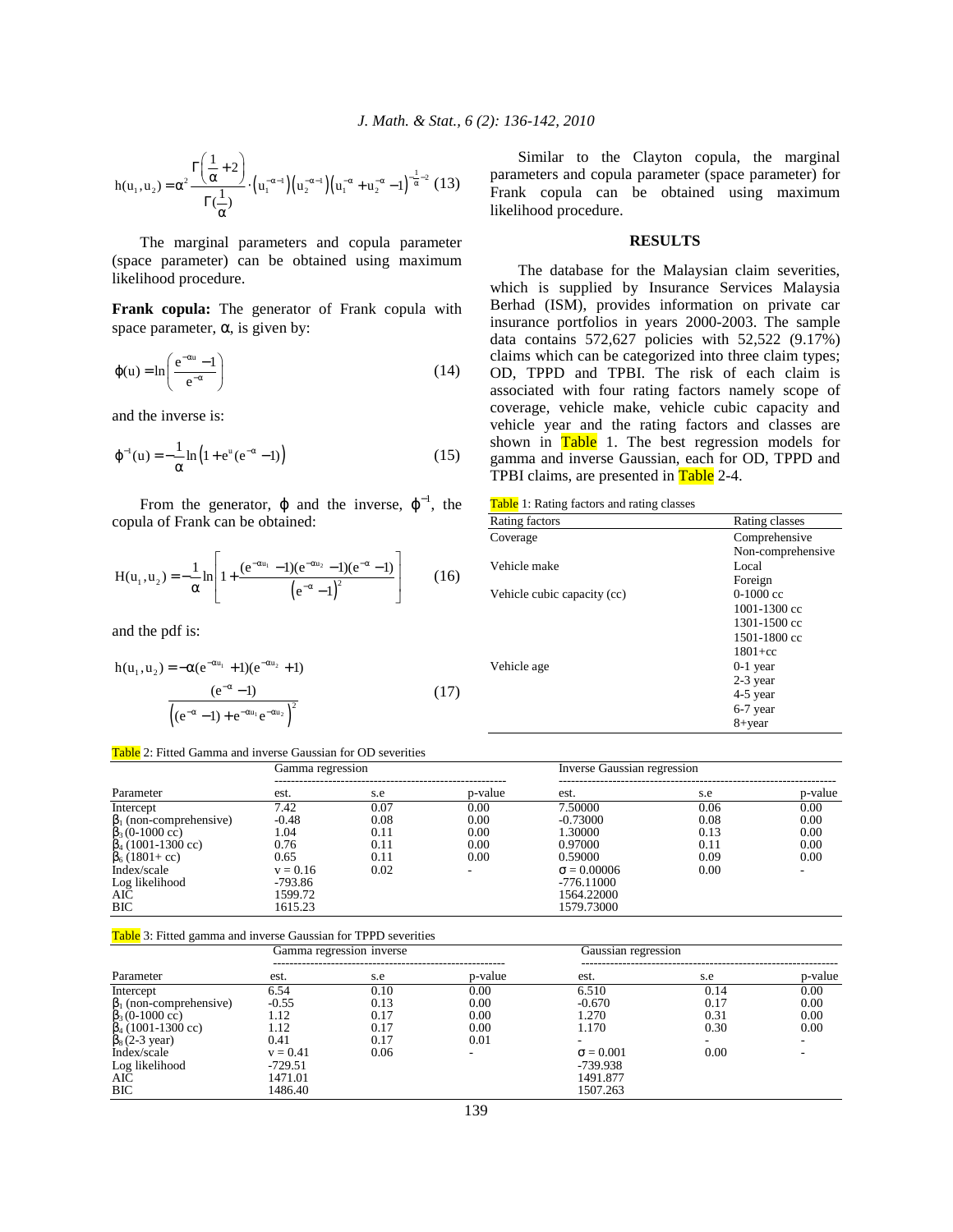|                                 | Table 4: Fitted Gamma and inverse Gaussian for TPBI severities |                              |                                |                             |                                                                      |                             |  |
|---------------------------------|----------------------------------------------------------------|------------------------------|--------------------------------|-----------------------------|----------------------------------------------------------------------|-----------------------------|--|
|                                 | Gamma regression                                               |                              |                                |                             | Inverse Gaussian regression<br>. _ _ _ _ _ _ _ _ _ _ _ _ _ _ _ _ _ _ |                             |  |
| Parameter                       | est.                                                           | s.e                          | p-value                        | est.                        | s.e                                                                  | p-value                     |  |
| Intercept                       | 8.020                                                          | 0.12                         | 0.000                          | 10.530                      | 0.21                                                                 | 0.00                        |  |
| $\beta_1$ (Non-comprehensive)   | $-1.010$                                                       | 0.15                         | 0.000                          |                             |                                                                      |                             |  |
| $\beta_3$ (0-1000 cc)           | 1.440                                                          | 0.20                         | 0.000                          | 0.940                       | 0.33                                                                 | 0.00                        |  |
| $\beta_4(1001-1300 \text{ cc})$ | 1.240                                                          | 0.19                         | 0.000                          |                             |                                                                      |                             |  |
| $\beta_7$ (0-1 year)            | $-1.140$                                                       | 0.19                         | 0.000                          | $-2.050$                    | 0.67                                                                 | 0.00                        |  |
| $\beta_8$ (2-3 year)            | $\overline{\phantom{0}}$                                       |                              | $\overline{\phantom{a}}$       | 1.450                       | 0.27                                                                 | 0.00                        |  |
| Index/scale                     | $v = 0.500$                                                    | 0.07                         |                                | $\sigma = 0.001$            | 0.00                                                                 |                             |  |
| Log likelihood                  | $-843.841$                                                     |                              | $-892.653$                     |                             |                                                                      |                             |  |
| AIC                             | 1699.683                                                       |                              | 1799.306                       |                             |                                                                      |                             |  |
| <b>BIC</b>                      | 1715.131                                                       |                              | 1817.329                       |                             |                                                                      |                             |  |
|                                 | Table 5: Fitted copulas for TPBI and OD severities             |                              |                                |                             |                                                                      |                             |  |
|                                 |                                                                | Normal copula                | t-copula                       |                             | Frank copula                                                         | Clayton copula              |  |
| Claim type                      | Parameter                                                      | $est.$ (s.e.)                | $est.$ (s.e.)                  |                             | est. (s.e.)                                                          | est. (s.e.)                 |  |
| <b>TPBI</b>                     | Intercept                                                      | 8.02(0.25)                   | 7.90(0.15)                     |                             | 7.21(0.19)                                                           | 7.33(0.12)                  |  |
|                                 | $\beta_1$ (Non-comprehensive)                                  | $-0.90(0.13)$                | $-0.85(0.13)$                  |                             | $-1.01(0.14)$                                                        | $-0.82(0.12)$               |  |
|                                 | $\beta_3$ (0-1000 cc)                                          | 1.43(0.15)                   | 1.42(0.15)                     |                             | 1.47(0.15)                                                           | 1.56(0.16)                  |  |
|                                 | $\beta_4$ (1001-1300 cc)                                       | 1.35(0.64)                   | 1.35(0.45)                     |                             | 1.49(0.45)                                                           | 1.08(0.42)                  |  |
|                                 | $\beta$ <sub>7</sub> (0-1 yr)                                  | $-1.34(0.78)$                | $-1.31(0.71)$                  |                             | $-1.17(0.49)$                                                        | $-1.09(0.41)$               |  |
|                                 | Index, v                                                       | 0.46(0.49)                   | 0.49(0.45)                     |                             | 0.42(0.61)                                                           | 0.46(0.45)                  |  |
| <b>OD</b>                       | Intercept                                                      | 6.59(0.16)                   | 6.68(0.15)                     |                             | 6.47(0.39)                                                           | 7.29(0.24)                  |  |
|                                 | $\beta_1$ (Non-comprehensive)                                  | $-0.65(0.51)$                | $-0.64(0.44)$                  |                             | $-0.68(0.28)$                                                        | $-0.71(0.12)$               |  |
|                                 | $\beta_3$ (0-1000 cc)                                          | 1.24(0.51)                   | 1.25(0.47)                     |                             | 1.34(0.64)                                                           | 1.38(0.42)                  |  |
|                                 | $\beta_4$ (1001-1300 cc)                                       | 1.07(0.92)                   | 1.05(0.21)                     |                             | 1.10(0.76)                                                           | 1.06(0.19)                  |  |
|                                 | $\beta_6$ (1801+ cc)                                           | 0.88(0.94)                   | 0.89(0.25)                     |                             | 0.90(0.66)                                                           | 0.84(0.17)                  |  |
|                                 | Scale, $\sigma$                                                | 0.00005(0.51)                | 0.00006(0.30)<br>0.00005(0.32) |                             |                                                                      | 0.00005(0.60)               |  |
| Copula parameter                |                                                                | $\rho = 0.50$                | $\rho = 0.59$                  |                             | $\alpha = 0.31$                                                      | $\alpha = .75$              |  |
| Log-likelihood                  |                                                                | $-918.51$                    | $-911.48$                      |                             | $-928.30$                                                            | $-903.41$                   |  |
| AIC                             |                                                                | 1861.02<br>1892.28           | 1846.96                        |                             | 1880.60                                                              | 1830.82                     |  |
| <b>BIC</b>                      |                                                                |                              | 1878.22                        |                             | 1911.86                                                              | 1862.08                     |  |
|                                 | Table 6: Fitted copulas for TPBI and TPPD severities           |                              |                                |                             |                                                                      |                             |  |
|                                 |                                                                | Normal copula                |                                | t-copula                    | Frank copula                                                         | Clayton copula              |  |
| Claim type                      | Parameter                                                      | est. (s.e.)                  |                                | est. (s.e.)                 | $est.$ (s.e.)                                                        | est. (s.e.)                 |  |
| <b>TPBI</b>                     | Intercept                                                      | 8.02 (0.29)                  |                                | 8.02 (0.12)                 | 8.02(0.12)                                                           | 8.02(0.12)                  |  |
|                                 | $\beta_1$ (Non-comprehensive)                                  | $-0.93(0.03)$                |                                | $-0.90(0.15)$               | $-0.93(0.15)$                                                        | $-0.94(0.15)$               |  |
|                                 | $\beta_3$ (0-1000 cc)                                          | 1.33(0.27)                   |                                | 1.35(0.20)                  | 1.51(0.22)                                                           | 1.54(0.20)                  |  |
|                                 | $\beta$ <sub>4</sub> (1001-1300 cc)                            | 1.22(0.06)                   |                                | 1.22(0.19)                  | 1.39(0.19)                                                           | 1.36(0.19)                  |  |
|                                 | $\beta_7(0-1 \text{ yr})$                                      | $-0.89(0.22)$                |                                | $-0.85(0.19)$               | $-1.03(0.22)$                                                        | $-1.03(0.19)$               |  |
|                                 | Index, v                                                       | 0.50(0.40)                   |                                | 0.52(0.07)                  | 0.43(0.07)                                                           | 0.43(0.07)                  |  |
| <b>TPPD</b>                     | Intercept<br>$\beta_1$ (Non-comprehensive)                     | 6.54 (0.34)<br>$-0.45(0.91)$ |                                | 6.54(0.10)<br>$-0.41(0.13)$ | 6.54(0.12)<br>$-0.57(0.13)$                                          | 6.54(0.10)<br>$-0.35(0.14)$ |  |
|                                 | $\beta_3$ (0-1000 cc)                                          | 1.11(0.55)                   |                                | 1.16(0.17)                  | 1.20(0.16)                                                           | 1.31(0.17)                  |  |
|                                 | $\beta_4$ (1001-1300 cc)                                       | 1.19(0.19)                   |                                | 1.21(0.17)                  | 1.43(0.13)                                                           | 1.02(0.12)                  |  |
|                                 | $\beta_8$ (2-3 yr)                                             | 0.71(0.80)                   |                                | 0.64(0.17)                  | 0.67(0.17)                                                           | 0.32(0.17)                  |  |
|                                 | Index, v                                                       | 0.35(0.16)                   |                                | 0.36(0.06)                  | 0.31(0.06)                                                           | 0.38(0.05)                  |  |
| Copula parameter                |                                                                | $\rho = 0.54$                |                                | $\rho = 0.57$               | $\alpha = 0.36$                                                      | $\alpha = 0.75$             |  |
| Log-likelihood                  |                                                                | -399.98                      | $-395.03$                      |                             | -419.79                                                              | $-401.88$                   |  |
| AIC                             |                                                                | 823.96                       | 814.06                         |                             | 863.58                                                               | 827.76                      |  |
| <b>BIC</b>                      |                                                                | 855.22                       | 845.32                         |                             | 894.84                                                               | 859.02                      |  |
|                                 |                                                                |                              |                                |                             |                                                                      |                             |  |

# *J. Math. & Stat., 6 (2): 136-142, 2010*

 The dependence between claim types is investigated by fitting the marginal distribution first, followed by fitting the copula models, so that the parameter estimates obtained from fitting the marginals can be used as initial values for estimating the parameters in copulas. In particular, the marginal distribution for the OD, TPPD and TPBI severities

are the inverse Gaussian, Gamma and Gamma regression models respectively. As for the copula models, the claim severities are fitted to the normal, t, Frank and Clayton copulas. Table 5-7 summarized the results of fitting copula models respectively to the TPBI-OD claims, TPBI-TPPD claims and TPPD-OD claims.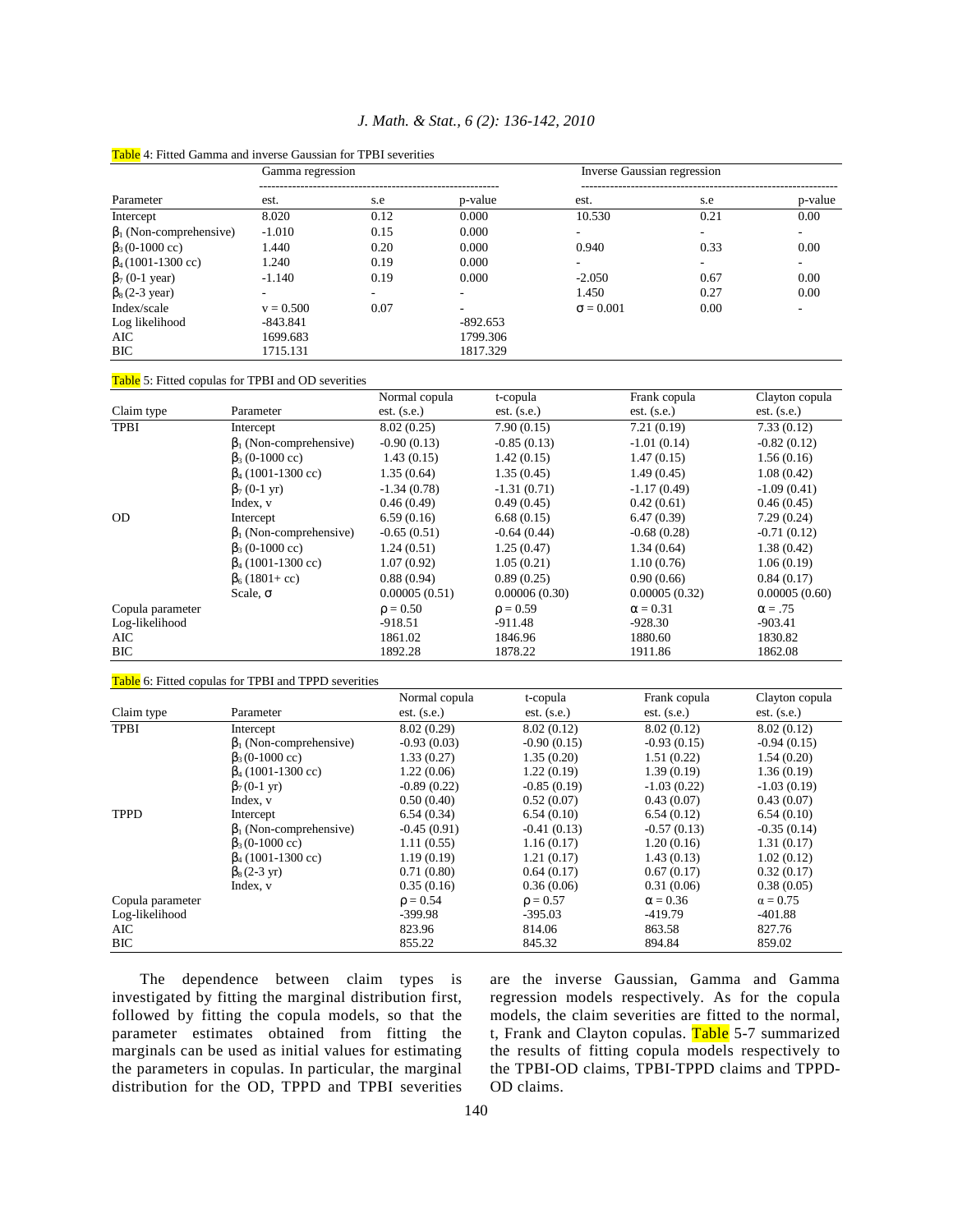|                  |                              | Normal copula | t-copula      | Frank copula    | Clayton copula  |
|------------------|------------------------------|---------------|---------------|-----------------|-----------------|
| Claim type       | Parameter                    | $est.$ (s.e.) | $est.$ (s.e.) | $est.$ (s.e.)   | $est.$ (s.e.)   |
| <b>TPPD</b>      | Intercept                    | 6.20(0.09)    | 6.35(0.09)    | 8.12 (0.28)     | 6.71(0.09)      |
|                  | $\beta_1$ (NonComprehensive) | $-0.48(0.24)$ | $-0.41(0.20)$ | $-0.57(0.42)$   | $-0.35(0.59)$   |
|                  | $\beta_3(0-1000 \text{ cc})$ | 1.08(0.73)    | 1.08(0.25)    | 1.05(0.32)      | 1.23(0.30)      |
|                  | $\beta_4$ (1001-1300 cc)     | 1.15(0.31)    | 1.16(0.15)    | 1.32(0.29)      | 0.92(0.19)      |
|                  | $\beta_8(2-3 \text{ yr})$    | 0.74(0.29)    | 0.67(0.24)    | 0.66(0.22)      | 0.35(0.24)      |
|                  | Index, v                     | 0.36(0.47)    | 0.37(0.22)    | 0.35(0.11)      | 0.40(0.38)      |
| <b>OD</b>        | Intercept                    | 7.45(0.25)    | 7.08(0.13)    | 6.82(1.303)     | 7.15(0.47)      |
|                  | $\beta_1$ (NonComprehensive) | $-0.65(0.01)$ | $-0.62(0.08)$ | $-0.77(0.080)$  | $-0.71(0.07)$   |
|                  | $\beta_3(0-1000 \text{ cc})$ | 1.26(0.44)    | 1.20(0.41)    | 1.33(0.76)      | 1.29(0.41)      |
|                  | $\beta_4$ (1001-1300 cc)     | 1.03(0.28)    | 0.97(0.17)    | 1.04(0.33)      | 1.03(0.13)      |
|                  | $\beta_6(1801 + cc)$         | 0.92(0.72)    | 0.87(0.70)    | 0.86(0.23)      | 0.84(0.12)      |
|                  | Scale, $\sigma$              | 0.00005(0.52) | 0.00006(0.25) | 0.00005(0.31)   | 0.00005(0.20)   |
| Copula parameter |                              | $\rho = 0.50$ | $\rho = 0.58$ | $\alpha = 0.35$ | $\alpha = 0.77$ |
| Log-likelihood   |                              | $-865.15$     | $-860.76$     | $-864.76$       | $-850.30$       |
| AIC              |                              | 1754.29       | 1745.52       | 1753.52         | 1724.60         |
| <b>BIC</b>       |                              | 1785.55       | 1776.79       | 1784.79         | 1755.87         |

Table 7: Fitted copulas for TPPD and OD severities

#### **DISCUSSION**

Based on the results in  $Table 2$ , the rating factors for scope of coverage and vehicle cubic capacity are significant for OD claim severities. In particular, the risks for non-comprehensive coverage and vehicle with 1301-1800 c.c. are lower compared to others. The log likelihood, AIC and BIC shows that the inverse Gaussian is a better model compared to the Gamma.

The results in Table 3 illustrated that the rating factors for scope of coverage, vehicle cubic capacity and vehicle year are significant for TPPD claim severities. Specifically, non-comprehensive coverage, vehicle with more than 1300 c.c. and vehicle aged 0-1 and 4+ years have lower risks. Based on the log likelihood, AIC and BIC, the Gamma is a better model compared to the inverse Gaussian.

 Similar to the TPPD claim severities, the significant rating factors for TPBI claim severities, as shown in  $Table 4$ , are scope of coverage, vehicle cubic capacity and vehicle year. Comparison based on the log likelihood, AIC and BIC shows that the Gamma is a better model compared to the inverse Gaussian. For Gamma model, the risks for non-comprehensive coverage, vehicle with 1301+ c.c. and vehicle aged 0-1 year are lower compared to others.

 The estimates of copula parameter (correlation coefficient,  $\rho$ , or space,  $\alpha$ ) for TPBI-OD severities, TPBI-TPPD severities and TPPD-OD severities shown in Table 5-7 indicate that the dependence between claim types is significant. In particular, the log likelihood in  $Table 5-7$  shows that the t-copula is a better model compared to the normal copula for elliptical family, whereas the Clayton copula is an improvement over the Frank copula for Archimedean family. Based on the AIC and BIC, the Clayton copula is the best model for accommodating the dependence between TPBI and OD claim severities and between TPPD and OD claim severities, whereas the t-copula is the best distribution for modeling the dependence between TPBI and TPPD claim severities.

#### **CONCLUSION**

 This study models the dependence between insurance claim types using copulas on the Malaysian motor insurance claim severity data which were divided into three types; TPBI, TPPD and OD. Four types of copulas namely normal, t, Frank and Clayton are fitted to the severity data. One main advantage of using copula is that each marginal distribution can be specified independently based on the distribution of individual variable and then joined by the copula which takes into account the dependence between these variables. The marginal distribution selected for the TPBI, TPPD and OD claim severities respectively are the Gamma, Gamma and inverse Gaussian regression models. Based on the log likelihood, the t-copula is superior than the Normal and the Clayton copula is better than the Frank for all TPBI-OD, TPBI-TPPD and TPPD-OD claim severities. The AIC and BIC indicate that the Clayton is the best copula for modeling TPBI-OD and TPPD-OD severities, whereas the t-copula is the best copula for modeling TPBI-TPPD severities.

## **ACKNOWLEDGMENT**

 The authors gratefully acknowledge the financial support received in the form of a research grant (Science Fund: 06-01-02-SF0482) from the Ministry Of Science, Technology and Innovation (MOSTI), Malaysia. The authors are also pleasured to thank